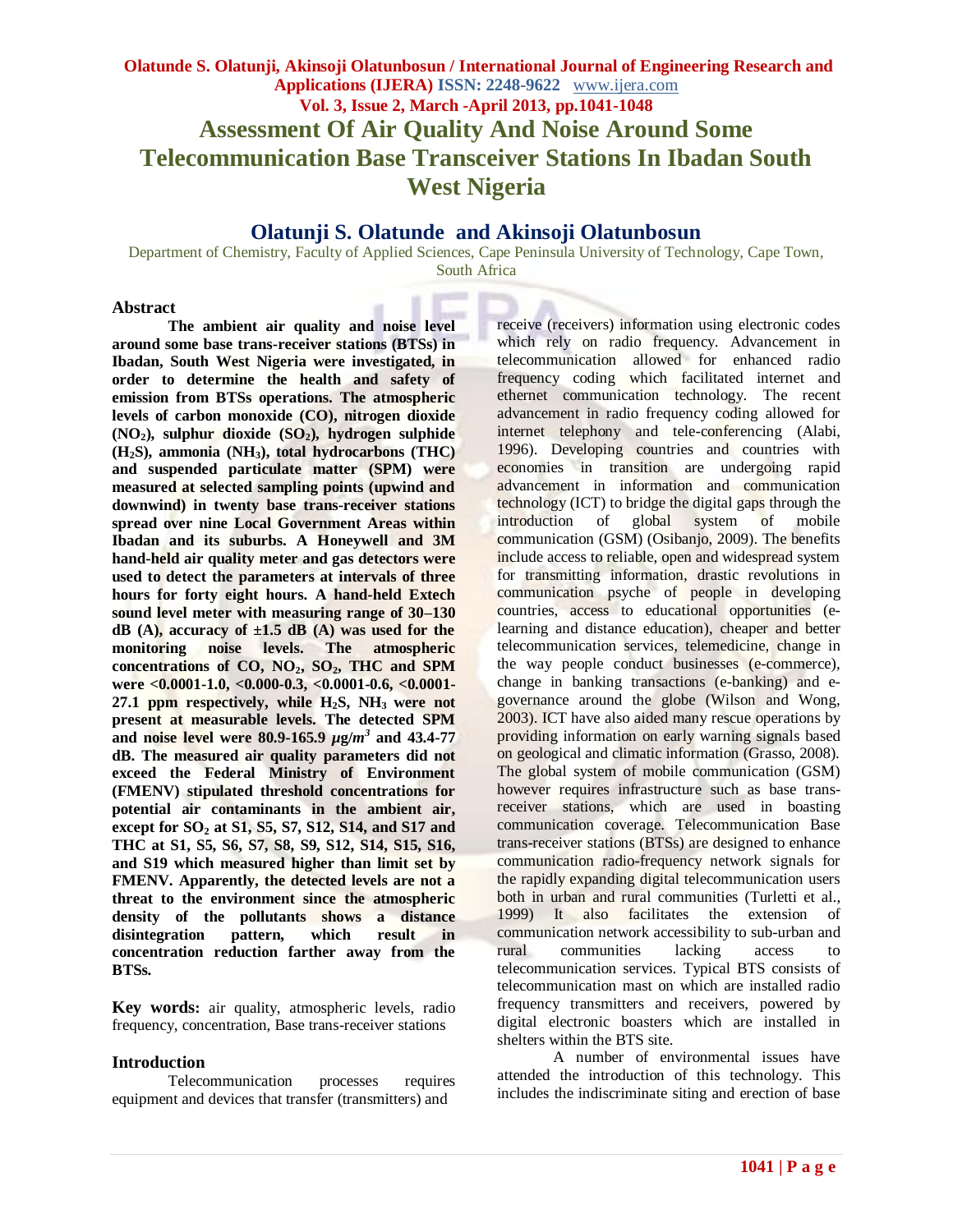trans-receiver stations all over Nigeria. A conservative estimate of over 20,000 Base trans-receiver stations are scattered around the country. Many of the BTSs are sited within residential, commercial, industrial and transit routes. Aside from the risk of chronic human and environmental exposure to radiations and other environment and safety matters, air quality damage appears to be of priority (IFC, 2007), since many of the base trans-receiver stations are powered by diesel run power generating sets. Diesel run combustion engines are known to release fugitive emissions and other air pollutants (Dürkop and Englert, 2004). Thus, the atmosphere receives gaseous and particulate pollutants from BTSs operations. The health related implications of gaseous and particulate release are of great concern (Sarnat, 2011). Some gaseous releases also have detrimental consequences such as the destruction of ozone layer, global warming and incidence of acid rain (Sivasakthivel and Siva Kumar Reddy, 2011). As a result, atmospheric emissions resulting from BTSs operations are of environmental concern. Hence the characterization of air quality in vicinities around operating base trans-receiver station sites is important in order to ascertain the human and environmental risk associated with base trans-receiver station operation.

This study investigates the ambient air quality around some base trans-receiver station sites in Oyo State, South west Nigeria, in order to determine the health and safety of the operations of the base trans-receiver stations in residential, commercial and transit routes environments in twenty BTS spread in nine Local Government Areas. The measured air quality data were defined with respect to the FMENV stipulated threshold concentrations.

#### **Materials and method Study area**

Ibadan the largest city in West Africa is the seat of government and capital of Oyo State. An estimate of over six hundred base trans-receiver stations exists in the State. The city of Ibadan and its peri-urban areas is made up of about nine Local Government Areas, with over three hundred telecommunication base trans-receiver stations scattered all around. The Local Government Areas include Akinyele Iga, Egbeda, Ido, Ibadan Municipal, Ibadan North, Ibadan North East, Ibadan South West, Oluyole and Lagelu, as shown in the map of Oyo State (Figure 1). It was not possible to evaluate the air quality status around all the base trans-receiver stations hence the evaluated BTSs were randomly selected as representative. Measurements were therefore conducted in twenty BTSs spread over nine Local Government Areas within and around Ibadan city and its environs.

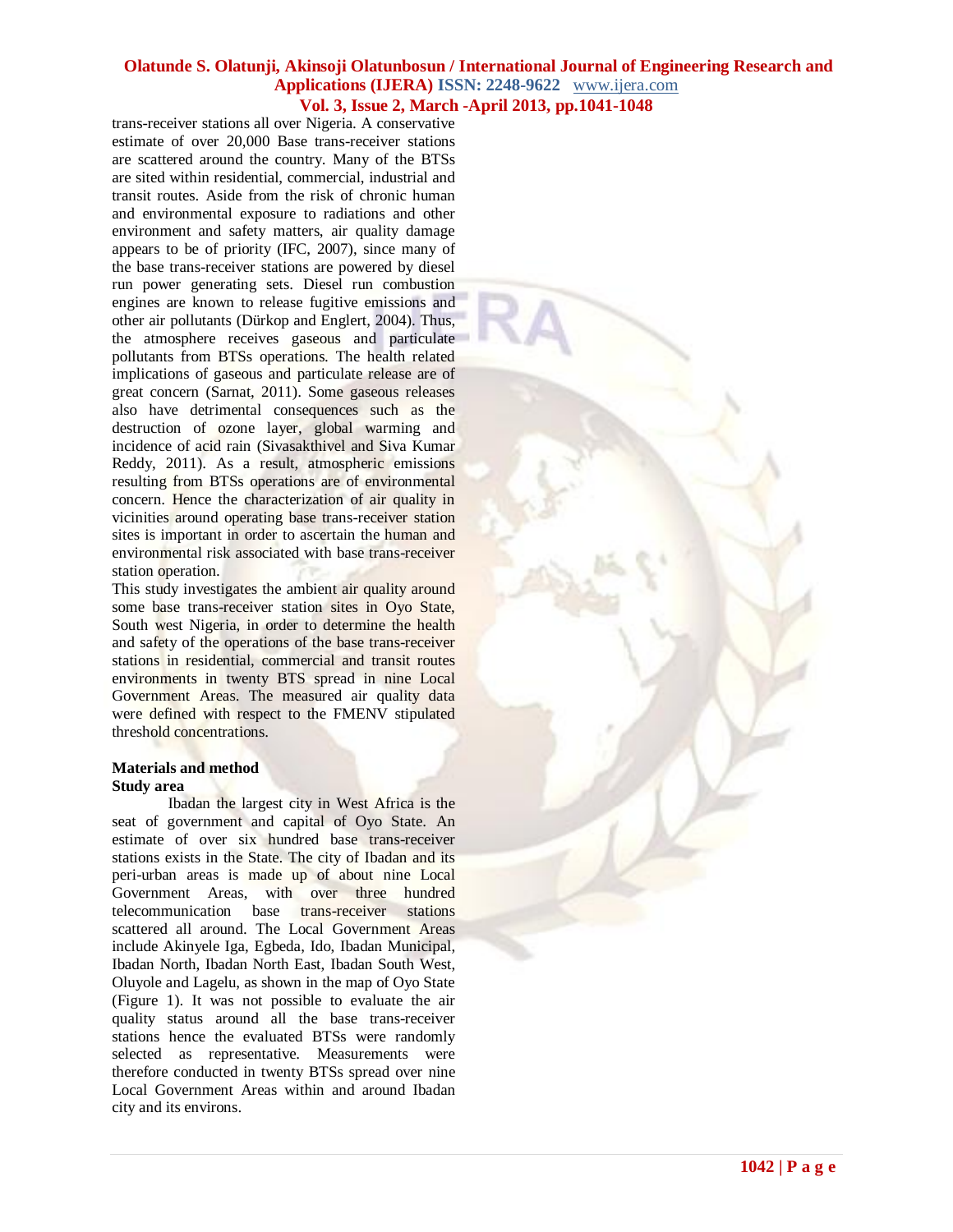

# **Olatunde S. Olatunji, Akinsoji Olatunbosun / International Journal of Engineering Research and Applications (IJERA) ISSN: 2248-9622** www.ijera.com

#### **Air quality and Noise measurement**

Sampling points were carefully selected in the peripheral of each evaluated base trans-receiver station sites. Measurements were carried out during wet season and dry seasons of 2011. The ambient qualities of air were measured at the selected sampling points (upwind and downwind) at each of the Base trans-receiver study sites. A Honeywell and 3M hand-held air quality meter and Gas detector were used to measure air concentrations of: CO,  $NO_2$ ,  $SO_2$ ,  $H_2S$ ,  $NH_3$ , THC and suspended particulate matter (SPM) at intervals of three hours for each parameter for forty eight hours. The measured air quality data were defined with respect to the FMENV stipulated threshold concentrations for potential air contaminants in the ambient air. Noise levels were also determined using hand-held noise meter. A TESTO 815 Sound level meter with a measuring range of  $30 - 130$  dB (A), accuracy of  $\pm 1.5$  dB (A) was used for the monitoring.

#### **Results and Discussion**

The results of air quality, noise level and radiation measurements carried out around the twenty base trans-receiver stations study sites within and around Ibadan city, compared with Federal Ministry of Environment in Nigeria (FMNENV) stipulated limit are presented in Table 1.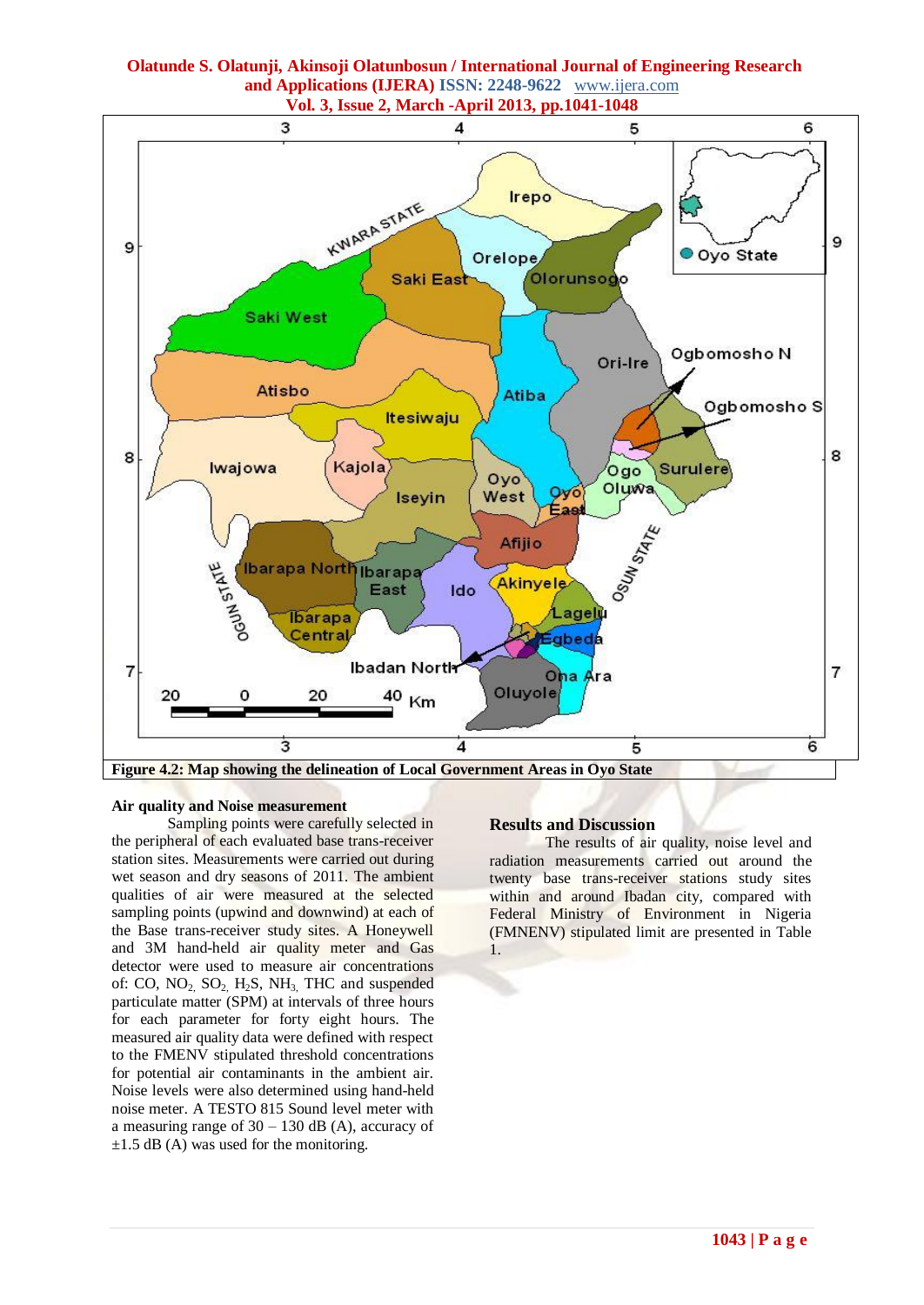# **Olatunde S. Olatunji, Akinsoji Olatunbosun / International Journal of Engineering Research and Applications (IJERA) ISSN: 2248-9622**  www.ijera.com

**Vol. 3, Issue 2, March -April 2013, pp.1041-1048**

| <b>Site</b>           | <b>Sampling</b> | Coordinates             |                           | <b>Noise</b> | <b>SPM</b>    | <b>THC</b> | CO       |                 |                       | $H_2S$   | NH <sub>3</sub> |
|-----------------------|-----------------|-------------------------|---------------------------|--------------|---------------|------------|----------|-----------------|-----------------------|----------|-----------------|
| <b>Identification</b> | Location        | <b>Northing</b>         | <b>Easting</b>            | <b>Level</b> |               |            |          | SO <sub>2</sub> | NO <sub>2</sub> (ppm) |          |                 |
| <b>Number</b>         |                 |                         |                           | (dB)         | $(\mu g/m^3)$ | (ppm)      | (ppm)    | (ppm)           |                       | (ppm)    | (ppm)           |
| S <sub>1</sub>        | AQ1             | $07^{\circ} 26.509'$    | $\overline{003^0 52.803}$ | 66.1         | 105.4         | 12.4       | 0.4      | < 0.0001        | < 0.0001              | < 0.0001 | < 0.0001        |
|                       | AQ2             | $07^{\circ} 26.509'$    | 003 <sup>0</sup> 52.805'  | 50.4         | 80.9          | 6.0        | 0.1      | 0.2             | < 0.0001              | < 0.0001 | < 0.0001        |
| S <sub>2</sub>        | AQ1             | $07^0$ 22.997'          | 003 <sup>0</sup> 51.027'  | 58.4         | 153.8         | 10.0       | < 0.0001 | < 0.0001        | < 0.0001              | < 0.0001 | < 0.0001        |
|                       | AQ2             | $07^{\circ}$ 22.994'    | 003 <sup>0</sup> 51.039'  | 53.4         | 128.2         | < 0.0001   | < 0.0001 | < 0.0001        | < 0.0001              | < 0.0001 | < 0.0001        |
| S <sub>3</sub>        | AQ1             | $07^{\circ}$ 21.282'    | $003^0$ 49.911'           | 47.6         | 97.8          | 2.0        | < 0.0001 | < 0.0001        | < 0.0001              | < 0.0001 | < 0.0001        |
|                       | AQ <sub>2</sub> | $07^{\circ}$ 21.274'    | 003 <sup>0</sup> 49.919'  | 46.4         | 91.2          | < 0.0001   | < 0.0001 | < 0.0001        | < 0.0001              | < 0.0001 | < 0.0001        |
| <b>S4</b>             | AQ1             | $07^0$ 21.991'          | $003^0$ 51.191'           | 54.4         | 130.8         | 8.0        | 0.4      | < 0.0001        | < 0.0001              | < 0.0001 | < 0.0001        |
|                       | AQ <sub>2</sub> | 07 <sup>0</sup> 21.989' | $003^0$ 51.191'           | 64.1         | 109.6         | 3.0        | < 0.0001 | < 0.0001        | < 0.0001              | < 0.0001 | < 0.0001        |
| S <sub>5</sub>        | AQ1             | $07^{\circ}$ 24.122'    | 003 <sup>0</sup> 56.471'  | 77.4         | 165.7         | 12.0       | 1.0      | 0.4             | < 0.0001              | < 0.0001 | < 0.0001        |
|                       | AQ <sub>2</sub> | $07^{\circ}$ 24.130'    | 003 <sup>0</sup> 56.470'  | 63.4         | 152.8         | 2.0        | < 0.0001 | 0.1             | < 0.0001              | < 0.0001 | < 0.0001        |
| S <sub>6</sub>        | AQ1             | $07^{\circ}$ 19.634'    | 003 <sup>0</sup> 56.159'  | 65.2         | 142.9         | 14.6       | 0.4      | 0.2             | 0.1                   | < 0.0001 | < 0.0001        |
|                       | AQ <sub>2</sub> | $07^0$ 19.648'          | $003^0$ 56.164'           | 46.8         | 134.2         | < 0.0001   | < 0.0001 | < 0.0001        | < 0.0001              | < 0.0001 | < 0.0001        |
| S7                    | AQ1             | $07^0$ 19.566'          | $003^0$ 54.144'           | 66.3         | 131.7         | 23.5       | 0.3      | 0.2             | 0.1                   | < 0.0001 | < 0.0001        |
|                       | AQ2             | $07^0$ 19.544'          | $003^0$ 54.141'           | 52.0         | 126.8         | < 0.0001   | < 0.0001 | < 0.0001        | < 0.0001              | < 0.0001 | < 0.0001        |
| <b>S8</b>             | AQ1             | $07^{\circ}$ 25.534'    | $003^0$ 59.681'           | 75.8         | 102.8         | 16.0       | 0.4      | 0.1             | < 0.0001              | < 0.0001 | < 0.0001        |
|                       | AQ2             | $07^{\circ}$ 25.544'    | 003 <sup>0</sup> 59.684'  | 57.9         | 94.0          | 2.0        | 0.6      | < 0.0001        | < 0.0001              | < 0.0001 | < 0.0001        |
| <b>S9</b>             | AQ1             | $07^{\circ}$ 27.641'    | $004^0$ 03.913'           | 69.0         | 10.3.2        | 12.6       | 0.6      | 0.1             | 0.3                   | < 0.0001 | < 0.0001        |
|                       | AQ2             | $07^{\circ}$ 27.639'    | $004^0$ 03.910'           | 50.4         | 97.8          | 3.0        | 0.2      | < 0.0001        | 0.1                   | < 0.0001 | < 0.0001        |
| S10                   | AQ1             | $07^{\circ}$ 32.147'    | $004^0$ 05.623'           | 60.8         | 95.2          | 8.0        | 0.6      | 0.1             | < 0.0001              | < 0.0001 | < 0.0001        |
|                       | AQ <sub>2</sub> | $07^0$ 32.152           | $004^0$ 05.633'           | 46.0         | 91.8          | < 0.0001   | 0.2      | < 0.0001        | < 0.0001              | < 0.0001 | < 0.0001        |
| <b>FMENV Limits</b>   |                 |                         |                           | 90           | 250           | 10         | 10       | 0.1             | $0.04 - 0.06$         | 0.02     | 0.02            |

### **Table 1: Ambient air quality and noise level measured at selected base trans-receiver stations in Ibadan and environs in Oyo State**

Codes: AQ1-down wind; AQ2-up wind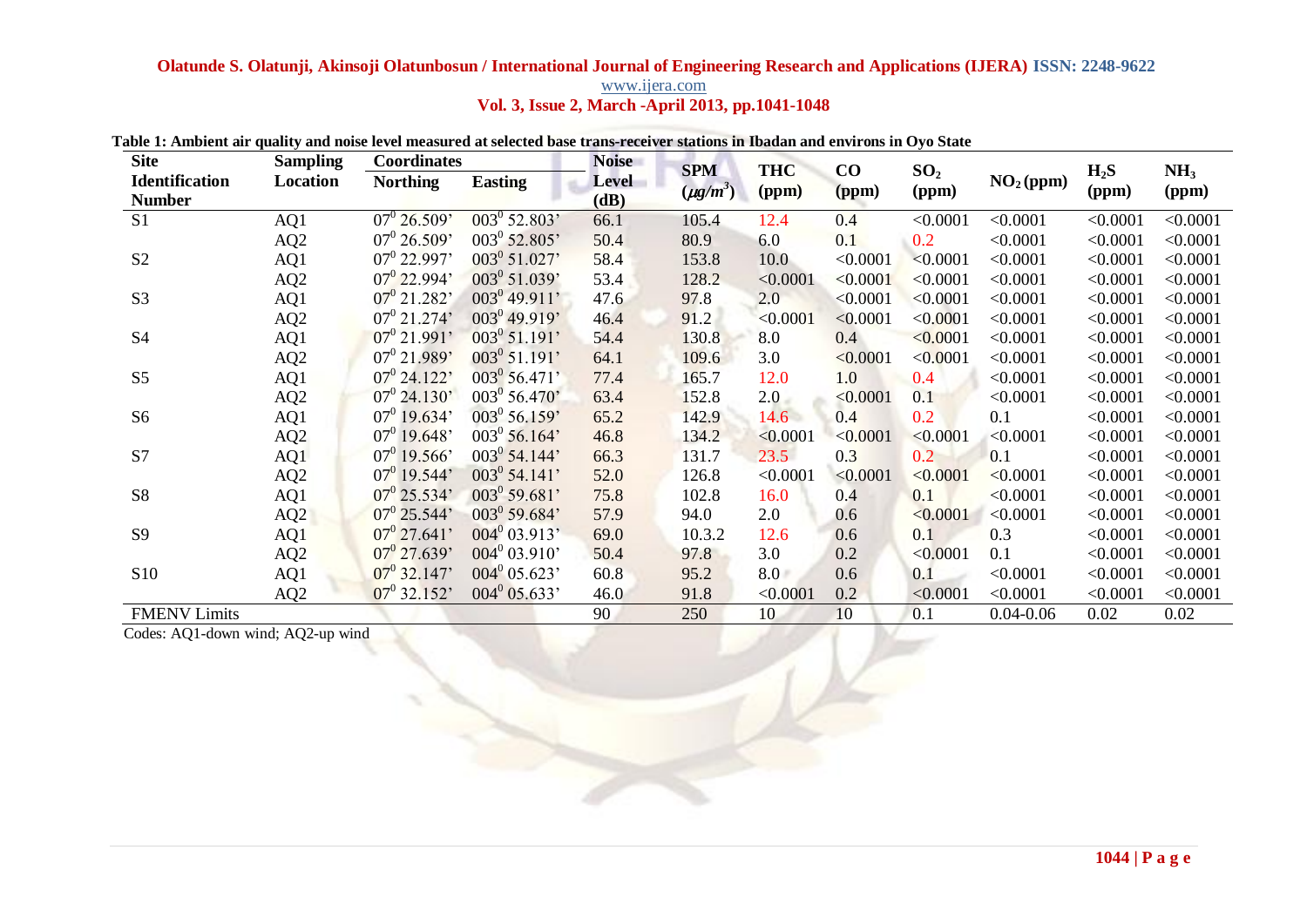# **Olatunde S. Olatunji, Akinsoji Olatunbosun / International Journal of Engineering Research and Applications (IJERA) ISSN: 2248-9622**

| www.ijera.com                                    |  |
|--------------------------------------------------|--|
| Vol. 3, Issue 2, March -April 2013, pp.1041-1048 |  |

| <b>Site</b>           | <b>Sampling</b> | <b>Coordinates</b>   |                          | <b>Noise</b> | <b>SPM</b>    | <b>THC</b> | $\bf CO$ |                          |                       | $H_2S$   |                 |
|-----------------------|-----------------|----------------------|--------------------------|--------------|---------------|------------|----------|--------------------------|-----------------------|----------|-----------------|
| <b>Identification</b> | Location        | <b>Northing</b>      | <b>Easting</b>           | <b>Level</b> | $(\mu g/m^3)$ |            |          | SO <sub>2</sub><br>(ppm) | NO <sub>2</sub> (ppm) |          | NH <sub>3</sub> |
| <b>Number</b>         |                 |                      |                          | (dB)         |               | (ppm)      | (ppm)    |                          |                       | (ppm)    | (ppm)           |
| <b>S11</b>            | AQ1             | $07^0$ 26.284'       | $003^0$ 54.096'          | 43.4         | 85.2          | < 0.0001   | < 0.0001 | < 0.0001                 | < 0.0001              | < 0.0001 | < 0.0001        |
|                       | AQ <sub>2</sub> | $07^0$ 26.285'       | $003^0$ 54.088'          | 48.5         | 90.8          | < 0.0001   | < 0.0001 | < 0.0001                 | < 0.0001              | < 0.0001 | < 0.0001        |
| S <sub>12</sub>       | AQ1             | $07^0$ 23.040'       | 003 <sup>0</sup> 52.768' | 68.4         | 151.9         | 19.4       | 0.3      | 0.2                      | 0.1                   | < 0.0001 | < 0.0001        |
|                       | AQ <sub>2</sub> | $07^0$ 23.049'       | 003 <sup>0</sup> 52.759' | 58.4         | 164.8         | 10.4       | 0.2      | 0.1                      | < 0.0001              | < 0.0001 | < 0.0001        |
| S <sub>13</sub>       | AQ1             | $07^{\circ}$ 37.844' | 003 <sup>0</sup> 50.952' | 50.4         | 97.8          | < 0.0001   | < 0.0001 | < 0.0001                 | < 0.0001              | < 0.0001 | < 0.0001        |
|                       | AQ <sub>2</sub> | $07^{\circ}$ 37.834' | $003^0$ 50.944'          | 48.4         | 92.4          | < 0.0001   | < 0.0001 | < 0.0001                 | < 0.0001              | < 0.0001 | < 0.0001        |
| S14                   | AQ1             | $07^{\circ}$ 24.027' | 003 <sup>0</sup> 59.790' | 70.0         | 120.3         | 24.5       | 0.2      | < 0.0001                 | 0.1                   | < 0.0001 | < 0.0001        |
|                       | AQ <sub>2</sub> | $07^0$ 24.018'       | $003^0$ 59.771'          | 52.0         | 105.7         | 6.0        | 0.2      | 0.2                      | 0.1                   | < 0.0001 | < 0.0001        |
| S15                   | AQ1             | $07^0$ 25.113'       | $003^0$ 51.569'          | 67.8         | 136.4         | 13.4       | 0.4      | < 0.0001                 | 0.1                   | < 0.0001 | < 0.0001        |
|                       | AQ <sub>2</sub> | $07^{\circ} 25.103'$ | $003^0$ 51.565'          | 71.4         | 124.8         | < 0.0001   | 0.2      | < 0.0001                 | < 0.0001              | < 0.0001 | < 0.0001        |
| S16                   | AQ1             | $07^{\circ}$ 23.440' | $003^0$ 45.259'          | 73.2         | 133.8         | 24.8       | 0.6      | < 0.0001                 | 0.2                   | < 0.0001 | < 0.0001        |
|                       | AQ2             | $07^0$ 23.455'       | 003 <sup>0</sup> 45.284' | 54.3         | 119.4         | 10.4       | 0.4      | < 0.0001                 | < 0.0001              | < 0.0001 | < 0.0001        |
| S17                   | AQ1             | $07^0$ 23.785'       | $003^{0}$ 47.158'        | 72.2         | 95.0          | 26.7       | 0.4      | 0.6                      | 0.2                   | < 0.0001 | < 0.0001        |
|                       | AQ2             | $07^0$ 23.792'       | $003^0$ 47.143'          | 55.7         | 96.8          | < 0.0001   | < 0.0001 | 0.1                      | < 0.0001              | < 0.0001 | < 0.0001        |
| S18                   | AQ1             | $07^0$ 15.430'       | 003 <sup>0</sup> 50.079' | 55.2         | 81.4          | 5.0        | < 0.0001 | < 0.0001                 | 0.2                   | < 0.0001 | < 0.0001        |
|                       | AQ <sub>2</sub> | $07^0$ 15.415'       | $003^0$ 50.084'          | 54.6         | 87.7          | < 0.0001   | < 0.0001 | < 0.0001                 | < 0.0001              | < 0.0001 | < 0.0001        |
| S <sub>19</sub>       | AQ1             | $07^0$ 22.296'       | $004^{0} 05.061'$        | 48.2         | 82.8          | 27.1       | < 0.0001 | < 0.0001                 | < 0.0001              | < 0.0001 | < 0.0001        |
|                       | AQ <sub>2</sub> | $07^0$ 22.312'       | $004^0$ 05.068           | 52.1         | 90.4          | 26.8       | < 0.0001 | < 0.0001                 | < 0.0001              | < 0.0001 | < 0.0001        |
| <b>S20</b>            | AQ1             | $07^{\circ}$ 32.141' | $004^0$ 05.628'          | 56.8         | 97.4          | < 0.0001   | < 0.0001 | < 0.0001                 | < 0.0001              | < 0.0001 | < 0.0001        |
|                       | AQ <sub>2</sub> | $07^{\circ}$ 32.145' | $004^0$ 05.642'          | 58.1         | 94.3          | < 0.0001   | < 0.0001 | < 0.0001                 | < 0.0001              | < 0.0001 | < 0.0001        |
| <b>FMENV Limits</b>   |                 |                      |                          | 90           | 250           | 10         | 10       | 0.1                      | $0.04 - 0.06$         | 0.02     | 0.02            |

| Table 1 continued: Ambient air quality and noise level measured at selected base trans-receiver stations in Ibadan and environs in Oyo State |  |  |  |  |
|----------------------------------------------------------------------------------------------------------------------------------------------|--|--|--|--|

Codes: AQ1-down wind; AQ2-up wind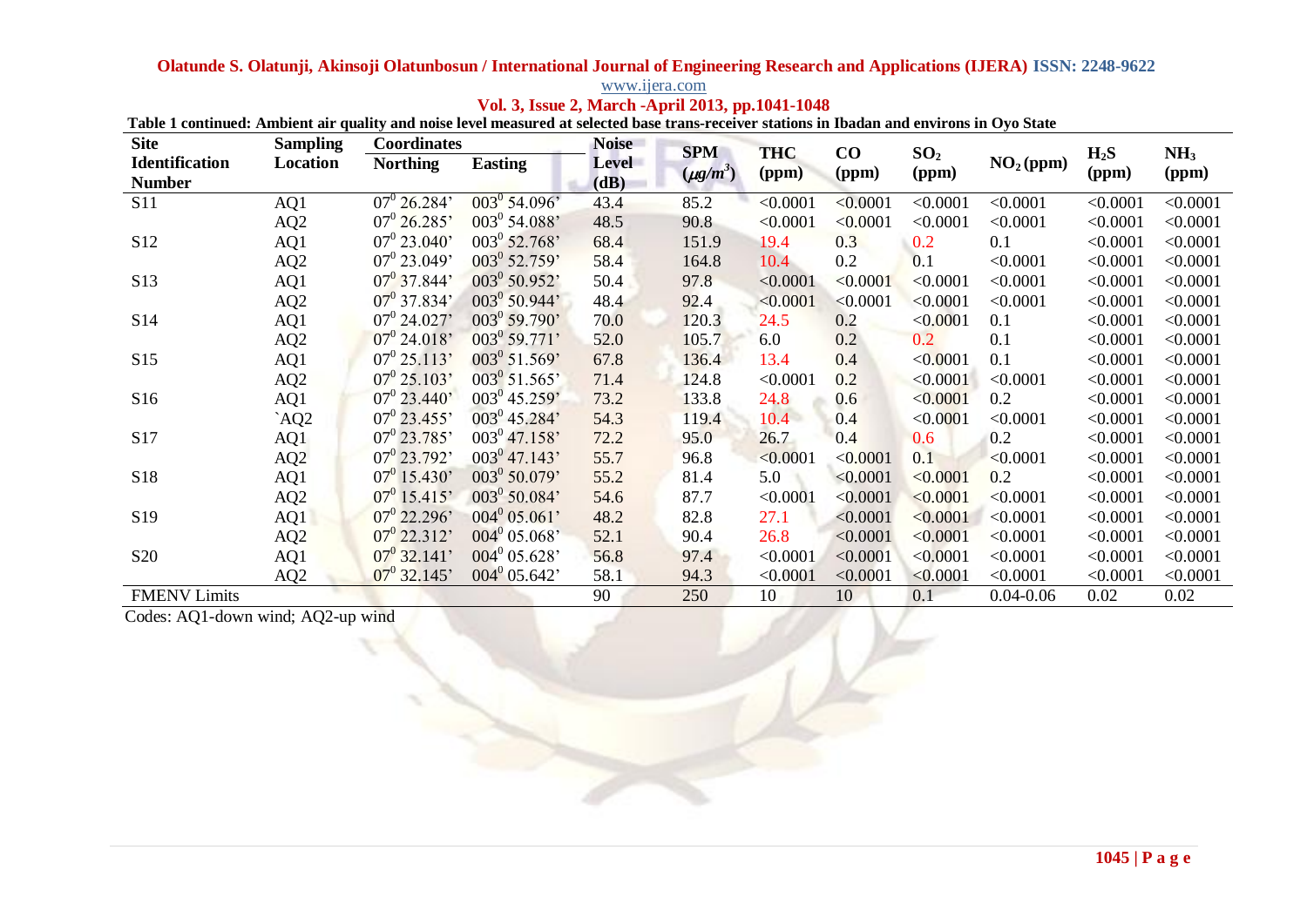# **Suspended Particulate Matters (SPM)**

The atmospheric concentrations of suspended particulate matter (SPM) measured at the different sampling stations ranged 80.9 – 165.7  $\mu$ g/m<sup>3</sup>. The measured levels of SPM were below the FMENV guideline permissible limit of 250  $\mu$ g/m<sup>3</sup>. This implies that the ambient air around the Base Station sites are low and not of imploratory concentrations. The detected levels may not be BTS generated due to the intractable nature of atmospheric current, diffuse sources and the BTSs locations. Study result indicated higher atmospheric SPM levels in high density residential such as S4, S12, S16, and S6; commercial areas such as S15 and near major traffic routes such as S5 and S7 area.

#### **Nitrogen Dioxide (NO2)**

The atmospheric concentrations of  $NO<sub>2</sub>$ measured were <0.0001-0.3 ppm in all the BTSs locations. Nitrogen dioxide was detected in only about 25% of the sampling points at level between 0.1 - 0.3 ppm, while it was not detectable in 75% other sampling points. Aside from S9 and S18 which are in rural setting, but along transit routes,  $NO<sub>2</sub>$  appeared to be associated with residential density where detected. Hence traffic rather than BTSs operations may account for their atmospheric presence. This is consistent with the World Health Organization report which states that the differences in the  $NO<sub>x</sub>$  (Nitric oxide and Nitrogen) dioxide) emissions of various countries are mainly due to differences in fossil fuel consumption (WHO, 1987). Consequently, the average  $concentration$  of  $NO<sub>2</sub>$  detected during studies measurement  $NO<sub>2</sub>$  in 75% of sampling points were below the World Health Organization (WHO) reported  $NO<sub>2</sub>$  annual concentrations range of 0.01 –  $0.05$  ppm  $NO<sub>2</sub>$  in urban areas throughout the world (WHO, 1987).

# **Ammonia (NH3) and Hydrogen Sulphide (H2S)**

The concentrations of ammonia and hydrogen sulphide were below the instrument detection limit i.e.  $\lt$  0.0001 ppm. Hence study result showed that NH<sub>3</sub> and H<sub>2</sub>S were not detected in any of the sampling point around the studied base trans-receiver station (BTSs). This implies that the concentration levels of  $NH<sub>3</sub>$  were well below the set FMENV ambient air limit of 0.02 ppm and the levels of values  $H<sub>2</sub>S$  did not exceed the FMENV limit of 0.008 ppm in ambient air.

# **Sulphur Dioxide (SO2)**

Sulphur dioxide levels in 67% of the BTSs studies sampling points were below the instrument detection limit (<0.0001 ppm). The concentrations of  $SO_2$  detected in the other 33% were ranged 0.1-0.6 ppm. The highest concentration of 0.6 ppm was detected in S17 along a transit route. These levels may be attributed to traffic and the presence of a petrol filling station near the study site. Sulphur dioxide in air generally comes from a known source like combustion of coal or sulphurcontaminated fuels and ores, paper mills and from non-ferrous smelters and others (USEPA, 1990). The detected concentration levels of  $SO<sub>2</sub>$  did not exceed the FMENV ambient air limit of 0.1 ppm in 33/40 of the sampling points at the BTSs studied. Thus in all measurement cases,  $SO<sub>2</sub>$  concentrations at all sampling points were below the lower limit of the FMENV guideline concentration range of 0.01  $-0.1$  ppm for ambient air except at S1 (0.2 ppm), S5 (0.4 ppm), S7 (0.2 ppm), S12 (0.2 ppm), S14 (0.2 ppm), and S17 (0.0 ppm) measurement points.

# **Carbon Monoxide (CO)**

The measured concentrations of CO in air around the BTSs investigated were ranged < 0.0001 – 1.0 ppm. Carbon monoxide ranged 0.1 – 1.0 ppm were detected in about 53% (21/40) of the sampling points, while the remaining 47% were below the instrument detection limit. Carbon monoxide in air is the product of incomplete combustion, which is primarily released from the emissions of vehicles and generators. Although CO was detected around more than half of the BTSs, it sources is not solely from the exhaust of the operating power generating set, since air current may contain intractable concentration from diffuse sources. Carbon monoxide values were expected to be high due to high traffic flow and continuous releases of vehicular emissions in around most of the BTSs. Although the measured concentration levels of CO were well below the set FMENV ambient air limits of 10 ppm, atmospheric CO is of concern because of its obvious human health and climatic effects. This is because most of the BTSs are located within residential and commercial areas. Carbon monoxide inhalation causes muscular reflexes, impairs thinking and causes drowsiness by reducing the oxygen carrying capacity of the blood. It is also associated with increase in the likelihood of exercise related pain in people with coronary heart disease.

# **Total Hydrocarbons (THC)**

Total Hydrocarbon content (THC) in air is primarily due to generators and vehicular emissions. The total hydrocarbon content measured in air around the BTSs studied ranged  $< 0.0001 -$ 27.1 ppm. Total hydrocarbons were measured at 65% (26/40) of the studied BTSs, and ranged 2 - 27.1 ppm. Results showed that the BTSs sited in residential, commercial and along transit routes have measurable levels of THC, while those located off the mentioned areas were either not of measurable levels or of very low concentrations. The measured THC levels did not exceed the FMENV ambient air guideline limit of 10 ppm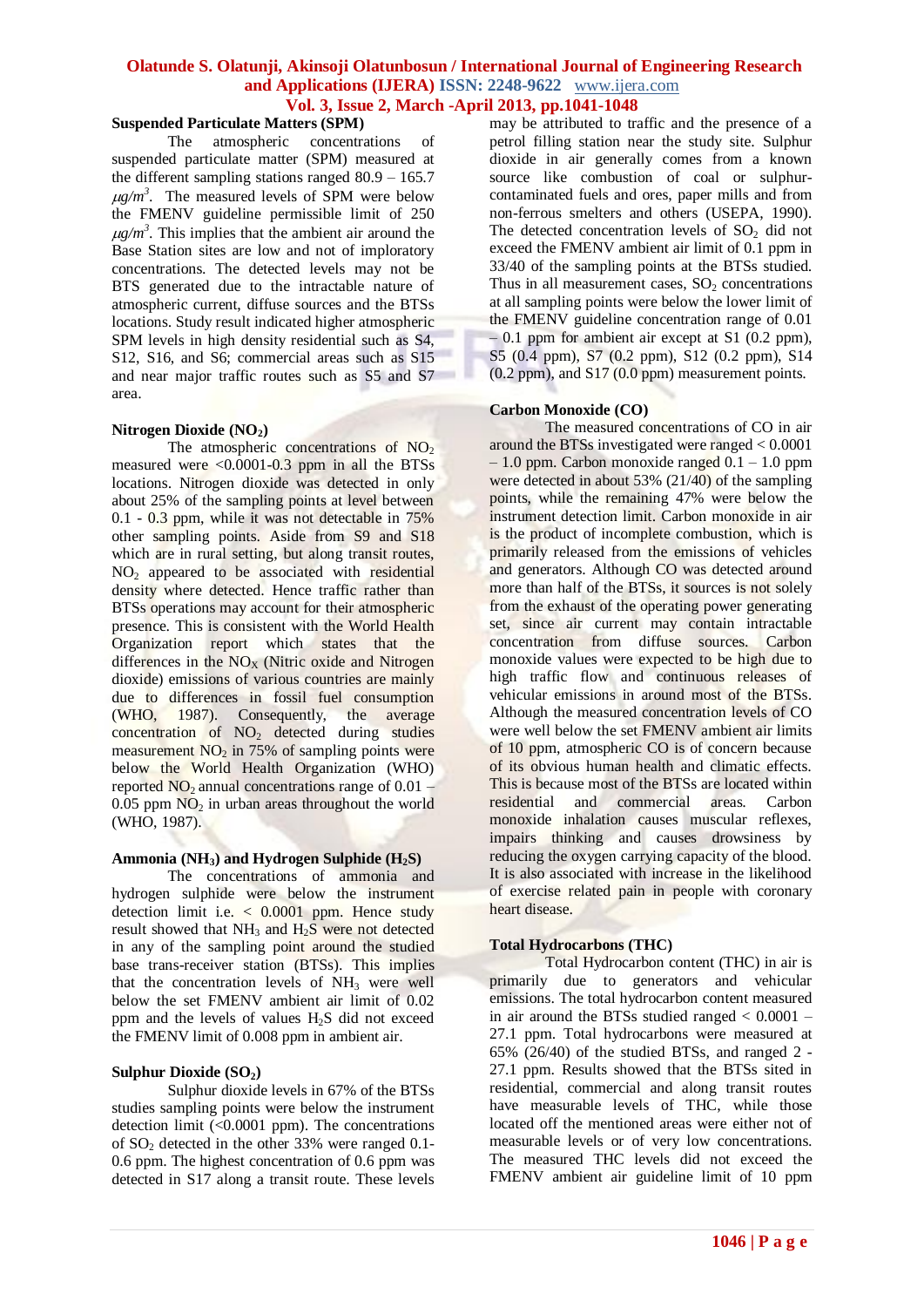except in 35% of the tested BTSs namely S1, S5, S6, S7, S8, S9, S12, S14, S15, S16, and S19 which measured > 10 ppm limit set by FMENV.

### **Noise Level:**

The measured noise levels in all the sampling points at the BTSs studied were ranged between 43.4-77.4 dB. The noise levels were variable from one BTS to another with all the observed levels measuring below the FMENV limit of 90 dB. Noise is an undesired or unwanted sound. It produces waves of very high pitch that is offensive to hearing. Public advertisements, engineering works, industrial processes, vehicular traffic, etc. may produce noise at the levels that could be irritating and damaging to hearing. Experimental evidence showed that unprotected exposure to noise can cause constriction of blood vessels and decreased blood flow to the organs. The likely sources of increased noise at Base Stations locations are power generating sets, from factories, noise influenced by light or heavy traffic, noise from commercial and artisan activities and local noise coming from residential quarters.

# **Air quality**

The atmosphere receives gaseous and particulate pollutants from various sources. While Base Station emissions can be regarded as a point source which can be controlled by the use of alternative energy sources, diffuse sources which are difficult to track can release substantial amount of air pollutants, and this can cause deleterious consequences at chronic and sub chronic levels. Principal component analysis showed that air quality around BTSs located in high density residential has similar characteristics with those measured at BTSs site along major traffic roads, and are not significantly ( $p > 0.05$ ) different from each other. Air quality characteristics of BTSs located in Ibadan suburbs were significantly ( $p <$ 0.05) lower than those measured at BTSs located along high traffic roads and high density residential. This may be because of low population and activities, as well as low BTSs cluster population. Consequently the low noise levels, and low concentrations of CO,  $NO_2$ ,  $SO_2$ ,  $H_2S$ ,  $NH_3$ , THC and SPM measured at the BTSs.

The health related implications of gaseous and particulate release are of great concern. Some gaseous releases also have detrimental consequences such as the destruction of ozone layer, global warming and incidence of acid rain. The potential for air and environmental contamination through operation of BTSs is apparent due to the detected levels of  $SO<sub>2</sub>$  and THC in some BTSs, when compared with measurement taken at the control measurement points. The detected levels are not a threat to the environment since the atmospheric density of the pollutants shows a distance disintegration pattern, which result in concentration reduction farther away from the BTSs. Continuous emission of air quality pollutants may result in chronic environmental pollution except if sources of energy powering BTSs operations are change to an environmentally friendly one, or there is a change in telecommunication technology.

# **Conclusion**

Atmospheric concentrations of  $CO$ ,  $NO<sub>2</sub>$ , SO<sub>2</sub>, THC and SPM measured in the BTSs investigated were low and did not exceed the Federal Ministry of Environment (FMENV) stipulated threshold concentrations for potential air contaminants in the ambient air, except for  $SO<sub>2</sub>$  and THC which measured higher than limit set by FMENV in some BTSs, while  $NH<sub>3</sub>$  and  $H<sub>2</sub>S$  were not present at detectable levels. The measured noise levels were below the 90 dB FMENV. There is likelihood of air and environmental contamination through operation of BTSs. This is apparent from the  $SO<sub>2</sub>$  and THC exceedance in some BTSs.

# *References*

- 1. Alabi, G.A. 1996. Telecommunications in Nigeria. Archived from http://www.africa.upenn.edu/ECA/aisi\_inf tl.html. August, 2012
- *2.* Dürkop, H. J. and Englert N. (Editors) 2004. Environmental health in Germany Every Day examples: Status as of April 2004. Published by Bundesamt für Strahlenschutz, Federal Office for Radiation Protection, Postfach
- 3. Grasso, V. F. 2008. United Nations Environment Programme (UNEP) Early Warning Systems: State-of-Art Analysis and Future Directions Archived from na.unep.net/geas/docs/Early\_Warning\_Sys tem\_Report.pdf July 2012
- 4. IFC, 2007. General EHS guidelines: environmental air emissions and ambient air quality: Environmental, Health, and Safety Guidelines. International Finance **Corporation**
- 5. Osibanjo, O. 2009. Electronic Waste: A Major Challenge to Sustainable Development in Africa. Archived from [http://ewasteguide.info/files/Osibanjo\\_200](http://ewasteguide.info/files/Osibanjo_2009_R09.pdf) [9\\_R09.pdf](http://ewasteguide.info/files/Osibanjo_2009_R09.pdf) September, 2011.
- 6. [Sarnat,](http://www.ncbi.nlm.nih.gov/pubmed?term=Sarnat%20JA%5BAuthor%5D&cauthor=true&cauthor_uid=15824556) J. A., [Brown,](http://www.ncbi.nlm.nih.gov/pubmed?term=Brown%20KW%5BAuthor%5D&cauthor=true&cauthor_uid=15824556) K. W., [Schwartz,](http://www.ncbi.nlm.nih.gov/pubmed?term=Schwartz%20J%5BAuthor%5D&cauthor=true&cauthor_uid=15824556) J., Coull, [B. A.](http://www.ncbi.nlm.nih.gov/pubmed?term=Coull%20BA%5BAuthor%5D&cauthor=true&cauthor_uid=15824556) and [Koutrakis P.](http://www.ncbi.nlm.nih.gov/pubmed?term=Koutrakis%20P%5BAuthor%5D&cauthor=true&cauthor_uid=15824556) 2011. Ambient gas concentrations and personal particulate matter exposures: implications for studying the health effects of particles. *[Epidemiology](http://www.ncbi.nlm.nih.gov/pubmed/15824556)* 16(3):385-95.